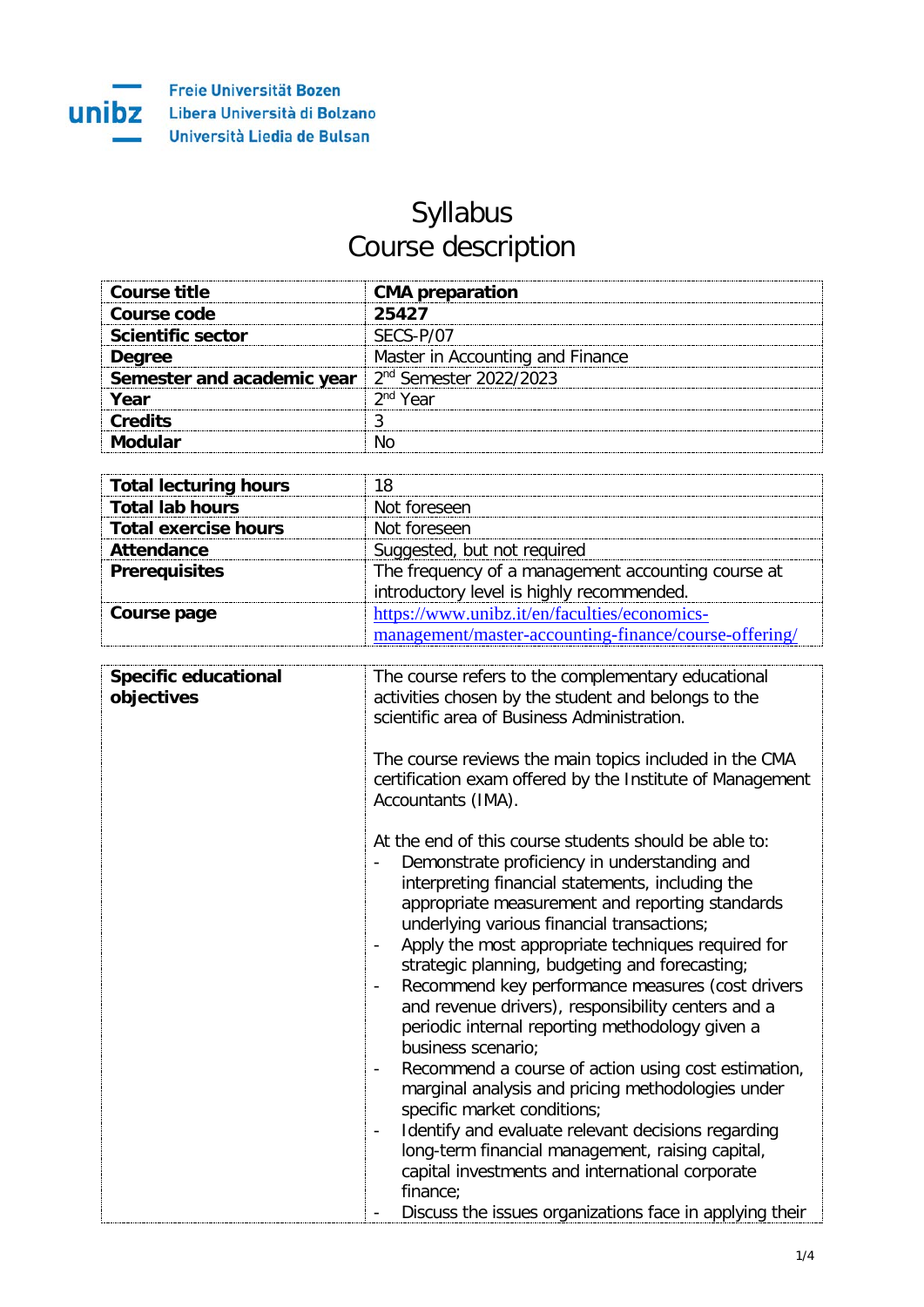

**Freie Universität Bozen** Libera Università di Bolzano

Università Liedia de Bulsan

|                           | values and ethical standards internationally                |
|---------------------------|-------------------------------------------------------------|
|                           |                                                             |
| Lecturer                  | Dr. Nicola Dalla Via                                        |
|                           | Office: E5.10B                                              |
|                           | e-mail: nicola.dallavia@unibz.it                            |
|                           | tel. 0039 0471 013535                                       |
|                           |                                                             |
|                           | https://www.unibz.it/en/faculties/economics-                |
|                           | management/academic-staff/person/41428-nicola-dalla-via     |
| Scientific sector of the  |                                                             |
| lecturer                  | SECS-P/07                                                   |
| <b>Teaching language</b>  | English                                                     |
| <b>Office hours</b>       | Please refer to the lecturer's web page                     |
| Lecturing assistant       | Not foreseen                                                |
| <b>Teaching assistant</b> | Not foreseen                                                |
| <b>Office hours</b>       | No assistant                                                |
| List of topics covered    | The course reviews the main topics included in the CMA      |
|                           | certification exam offered by the Institute of Management   |
|                           | Accountants (IMA).                                          |
|                           | More in detail, the course covers the following topics with |
|                           | different degree of detail:                                 |
|                           |                                                             |
|                           | Planning, budgeting and forecasting                         |
|                           | Performance management                                      |
|                           | Cost management                                             |
|                           | Internal controls                                           |
|                           | Technology and analytics                                    |
|                           | External financial reporting decisions                      |
|                           | Financial statement analysis                                |
|                           | Corporate finance                                           |
|                           | Decision analysis                                           |
|                           | Risk management                                             |
|                           | <b>Investment decisions</b>                                 |
|                           | Professional ethics                                         |
|                           |                                                             |
|                           |                                                             |
| <b>Teaching format</b>    | The course will combine in-class explanation, exercises     |
|                           | and problem solving. Students are expected to participate   |
|                           | actively in class.                                          |

| <b>Learning outcomes</b> | Knowledge and understanding<br>Knowledge of financial statements and understanding<br>of financial statement analysis and evaluation tools for<br>various business decisions<br>Demonstrate an understanding of the role that |
|--------------------------|-------------------------------------------------------------------------------------------------------------------------------------------------------------------------------------------------------------------------------|
|                          | budgeting plays in the overall planning and<br>performance evaluation process of an organization<br>Knowledge of cost measurement techniques and of<br>the nature and types of cost drivers                                   |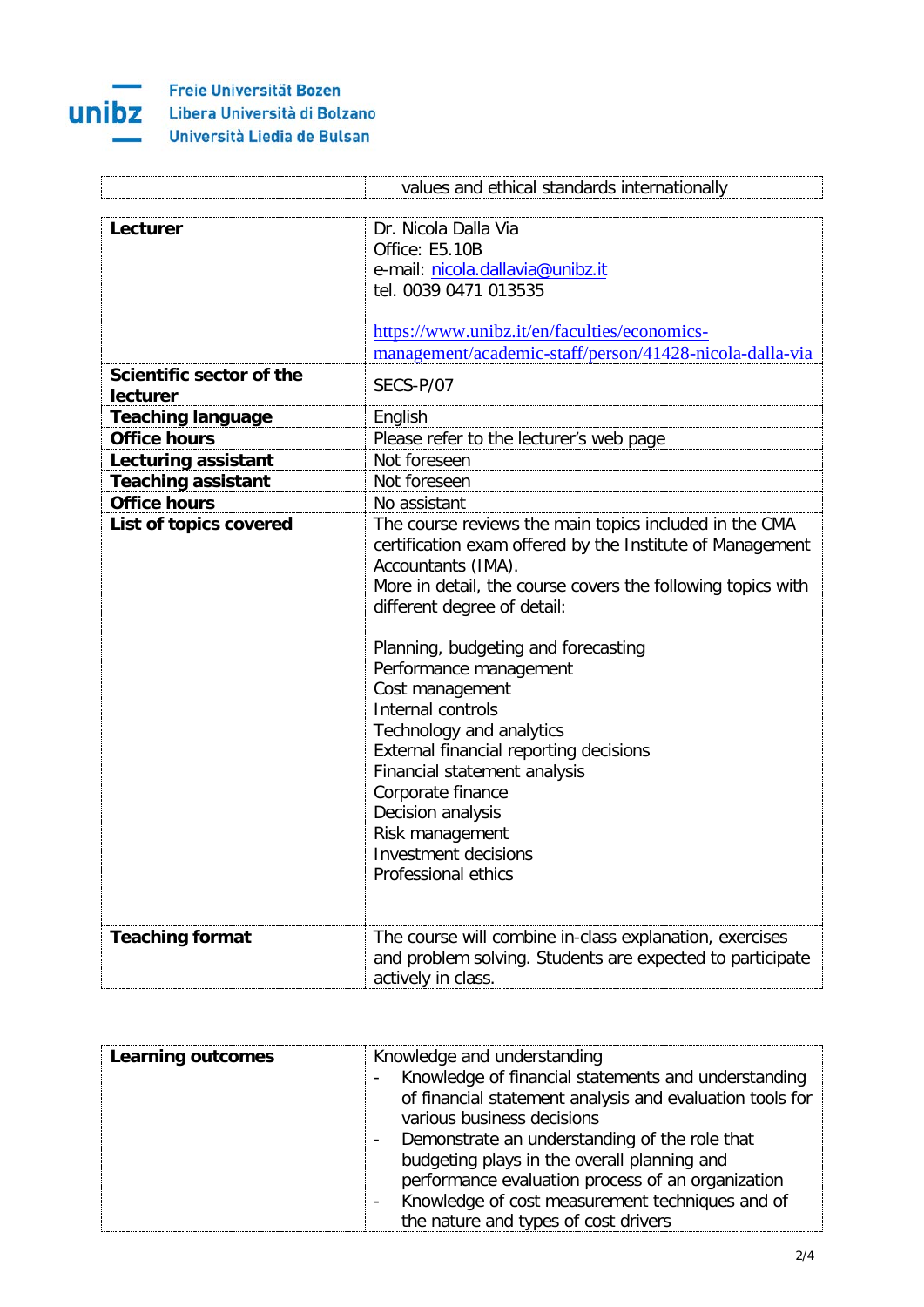

| Demonstrate an understanding of internal control risk<br>$\overline{\phantom{a}}$<br>and the management of internal control risk<br>Knowledge of Enterprise Risk Management (ERM)<br>$\overline{\phantom{a}}$<br>fundamental concepts<br>Demonstrate an understanding of the different types<br>$\blacksquare$<br>of financial market, exchanges, and marketable<br>securities<br>Knowledge of the ethical principles and standards for<br>management accounting and financial management<br>professionals                                                                                                                                                                                                                                                                                                                                                                            |
|---------------------------------------------------------------------------------------------------------------------------------------------------------------------------------------------------------------------------------------------------------------------------------------------------------------------------------------------------------------------------------------------------------------------------------------------------------------------------------------------------------------------------------------------------------------------------------------------------------------------------------------------------------------------------------------------------------------------------------------------------------------------------------------------------------------------------------------------------------------------------------------|
| Applying knowledge and understanding<br>Analyze financial statements using proper accounting<br>ratios<br>Identify budget components and prepare budgets by<br>$\overline{\phantom{a}}$<br>using different methodologies<br>Analyze performance against operational goals and<br>$\overline{\phantom{a}}$<br>explain favorable and unfavorable variances<br>Assess the level of internal control risk within an<br>$\overline{\phantom{a}}$<br>organization and recommend risk mitigation strategies<br>Perform a cost-volume-profit (CVP) analysis and<br>$\overline{\phantom{a}}$<br>recommend a course of action<br>Compare different data analytics techniques and<br>$\overline{\phantom{a}}$<br>determine the most appropriate tool to use<br>Apply capital budgeting methods to determine<br>$\blacksquare$<br>acceptable projects and define appropriate decision<br>criteria |
| Making judgments<br>Recommend performance measures and a periodic<br>reporting methodology given operational goals and<br>actual results                                                                                                                                                                                                                                                                                                                                                                                                                                                                                                                                                                                                                                                                                                                                              |
| <b>Communication skills</b><br>Discuss the strategic value of cost information<br>regarding products and services, pricing, and<br>overhead allocations<br>Communicate in basic writing the results of a financial<br>$\qquad \qquad \blacksquare$<br>statement analysis, as well as the outcomes of<br>budgets and forecasts, and provide relevant<br>suggestions for managers and stakeholders                                                                                                                                                                                                                                                                                                                                                                                                                                                                                      |
| Learning skills<br>Develop and apply problem-solving techniques to<br>managerial questions and exercises as those included<br>in the CMA certification exam<br>Ability to review the topics listed in the "Content<br>Specification Outlines - CMA Examinations" in an<br>autonomous manner<br>Identify the most appropriate sources of professional<br>documentation for continuous learning                                                                                                                                                                                                                                                                                                                                                                                                                                                                                         |